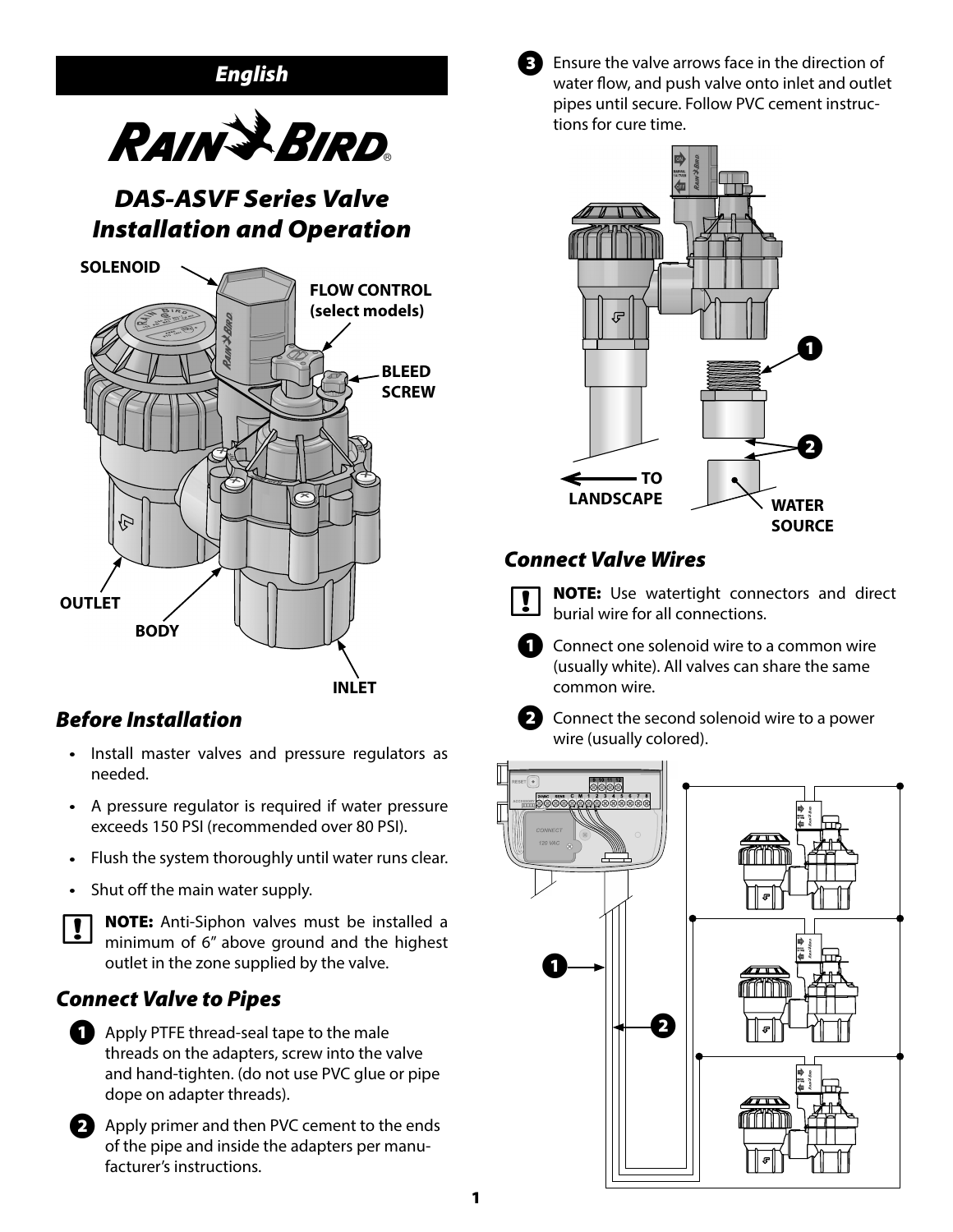## *Valve Operation*

## **Manual Operation:**



**A** Manual on: Turn the solenoid counter-clockwise 1/4 turn. Do not unscrew completely. To close, hand tighten clockwise.



 $\bullet$  Flow control (select models only): Turn clockwise to restrict flow. Turn counter-clockwise to open flow.

E Flush valve to clear debris: Turn the bleed screw counter-clockwise ONLY 1 turn. Flush one minute and turn clockwise to close.

## **First Use:**



 $\bigcirc$  Open the main water supply and flush one minute with bleed screw to clear debris.

E Test wiring by using the Manual Water feature on the irrigation controller.

**6** Adjust the flow control to reduce over-spray. (select models).



### **Pressure Loss Chart**



## **Operating Ranges**

|                   | DAS/ASVF-075 DAS/ASVF-100 |              |
|-------------------|---------------------------|--------------|
| Flow <sup>2</sup> | $0.2 - 22$ GPM            | 0.2 - 40 GPM |
|                   | Pressure 15 - 150 PSI     | 15 - 150 PSI |

**b NOTE:** For flows below 3 GPM (0.75 m3/h), or any drip application, use a 200 mesh filter upstream and a pressure regulating filter downstream from the valve. 40 psi for 1" and 30 psi for 3/4" drip lines.

#### **Troubleshooting**

| Symptom                                | Solution                                     |  |
|----------------------------------------|----------------------------------------------|--|
| Valve                                  | Make sure flow control is open (select       |  |
| Won't Turn                             | models)                                      |  |
| On when                                | Check that main water supply is on           |  |
| Solenoid is                            | Make sure piping is connected properly and   |  |
| <b>Turned</b>                          | not blocked                                  |  |
| Valve Won't<br>Turn On at<br>the Timer | Verify timer settings are correct            |  |
|                                        | Check and repair wiring and connections as   |  |
|                                        | needed                                       |  |
|                                        | Check and replace valve solenoid as needed   |  |
|                                        | Verify timer power output                    |  |
| Valve Won't<br>Shut-off                | Verify timer settings are correct            |  |
|                                        | Hand tighten solenoid and bleed screw if     |  |
|                                        | needed                                       |  |
|                                        | Incorrect timer settings                     |  |
| Valve Won't                            | Check wiring                                 |  |
| Turn On at<br>the Valve                | Check solenoid                               |  |
|                                        | Timer not supplying power to the valve       |  |
|                                        | Make sure the Flow Control stem is not       |  |
|                                        | turned all the way closed                    |  |
| Leaks at                               | Clear debris by opening the bleed screw      |  |
| sprinkler<br>heads                     | and flushing 1 minute                        |  |
|                                        | Remove and clean the diaphragm. Replace if   |  |
|                                        | needed.                                      |  |
| Leaks<br>around the<br>valve           | Check pipe fittings connection and glue,     |  |
|                                        | repair or replace as needed                  |  |
|                                        | Hand tighten solenoid and bleed screw if     |  |
|                                        | needed                                       |  |
|                                        | If vacuum breaker is leaking (anti-siphon    |  |
|                                        | models) remove cap, gasket, and internal     |  |
|                                        | piston gasket to clean and reassemble        |  |
|                                        | Turn off main water supply, relieve pressure |  |
|                                        | on the valve by opening the bleed screw      |  |
|                                        | and tighten the jar top bonnet               |  |

**b NOTE:** During winter, shutdown and drain the system to protect valves from freezing. Failure to properly drain the lines can result in damage to the valves, which is not covered under the customer satisfaction policy.